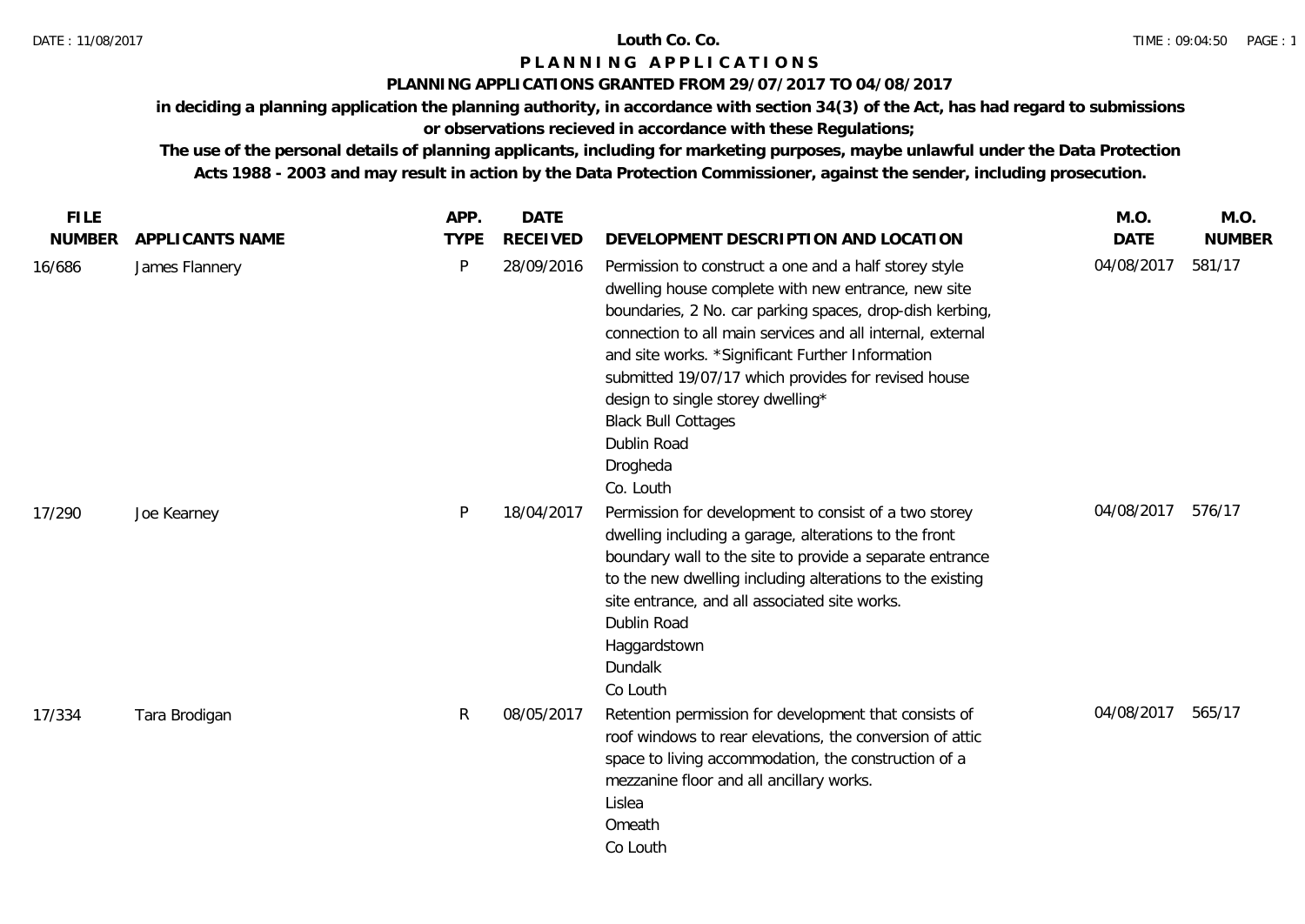## **PLANNING APPLICATIONS GRANTED FROM 29/07/2017 TO 04/08/2017**

**in deciding a planning application the planning authority, in accordance with section 34(3) of the Act, has had regard to submissions** 

# **or observations recieved in accordance with these Regulations;**

| <b>FILE</b>   |                 | APP.        | <b>DATE</b> |                                                                                                                                                                                                                                           | M.O.       | M.O.          |
|---------------|-----------------|-------------|-------------|-------------------------------------------------------------------------------------------------------------------------------------------------------------------------------------------------------------------------------------------|------------|---------------|
| <b>NUMBER</b> | APPLICANTS NAME | <b>TYPE</b> | RECEIVED    | DEVELOPMENT DESCRIPTION AND LOCATION                                                                                                                                                                                                      | DATE       | <b>NUMBER</b> |
| 17/338        | Tim Ahern       | E           | 09/05/2017  | Permission for new two storey dwelling house and all<br>associated site works.<br>Sea Road<br>Blackrock<br>Co Louth                                                                                                                       | 04/08/2017 | 582/17        |
| 17/340        | EK Fuels Ltd.   | P           | 09/05/2017  | Permission for development to consist of alterations and<br>amendments to existing car wash and construction of<br>new part covered truck wash and all site development<br>works.<br>Armagh Road<br>Lisdoo<br>Dundalk<br>Co Louth         | 04/08/2017 | 577/17        |
| 17/347        | EK Fuels Ltd.   | P           | 10/05/2017  | Permission for develoment to consist of the installation of<br>4 no. 60,000 litre underground fuel tanks to replace<br>some existing over ground tanks and all site<br>development works.<br>Armagh Road<br>Lisdoo<br>Dundalk<br>Co Louth | 04/08/2017 | 574/17        |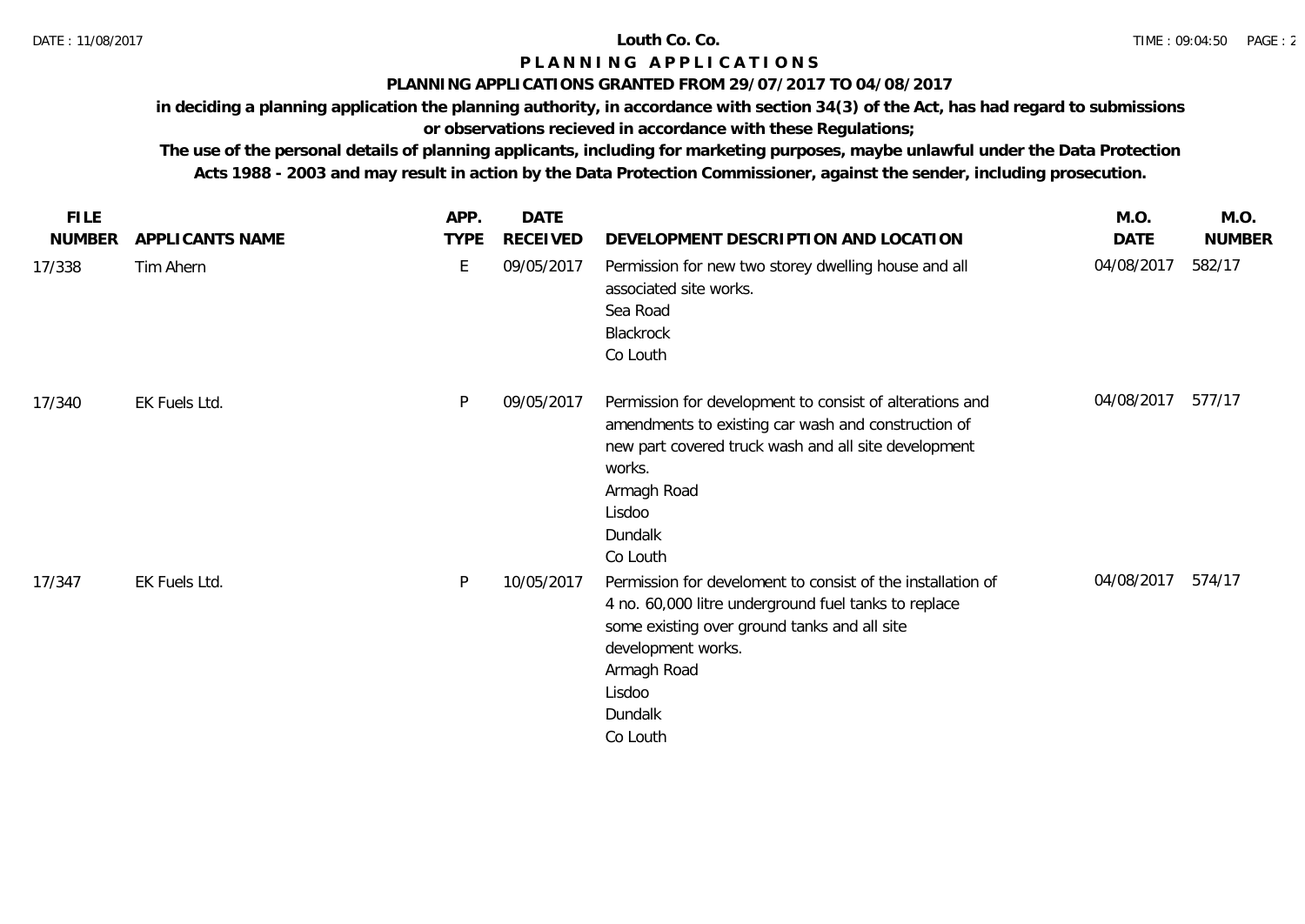## **PLANNING APPLICATIONS GRANTED FROM 29/07/2017 TO 04/08/2017**

**in deciding a planning application the planning authority, in accordance with section 34(3) of the Act, has had regard to submissions** 

# **or observations recieved in accordance with these Regulations;**

| <b>FILE</b>   |                               | APP.        | <b>DATE</b>     |                                                                                                                                                                                                                                                   | M.O.       | M.O.          |
|---------------|-------------------------------|-------------|-----------------|---------------------------------------------------------------------------------------------------------------------------------------------------------------------------------------------------------------------------------------------------|------------|---------------|
| <b>NUMBER</b> | APPLICANTS NAME               | <b>TYPE</b> | <b>RECEIVED</b> | DEVELOPMENT DESCRIPTION AND LOCATION                                                                                                                                                                                                              | DATE       | <b>NUMBER</b> |
| 17/393        | Aoife Byrne                   | P           | 26/05/2017      | Permission for construction of a new two storey dwelling,<br>vehicular entrance, effluent treatment system and all<br>associated site works.<br>Mullacrew<br>Louth Village<br>Louth                                                               | 04/08/2017 | 580/17        |
| 17/448        | Michael Johnston              | P           | 15/06/2017      | Permission for dwelling house, wastewater treatment unit<br>and percolation area and all associated site works.<br>Puckstown<br>Dunleer<br>Co Louth                                                                                               | 04/08/2017 | 566/17        |
| 17/454        | Niall Levins Simone McDonnell | P           | 19/06/2017      | Permission for development that will consist of a<br>proposed two-storey dwelling house, detached domestic<br>garage, installation of proprietary wastewater treatment<br>system and associated siteworks.<br>Canonstown<br>Drogheda<br>Co. Louth | 04/08/2017 | 569/17        |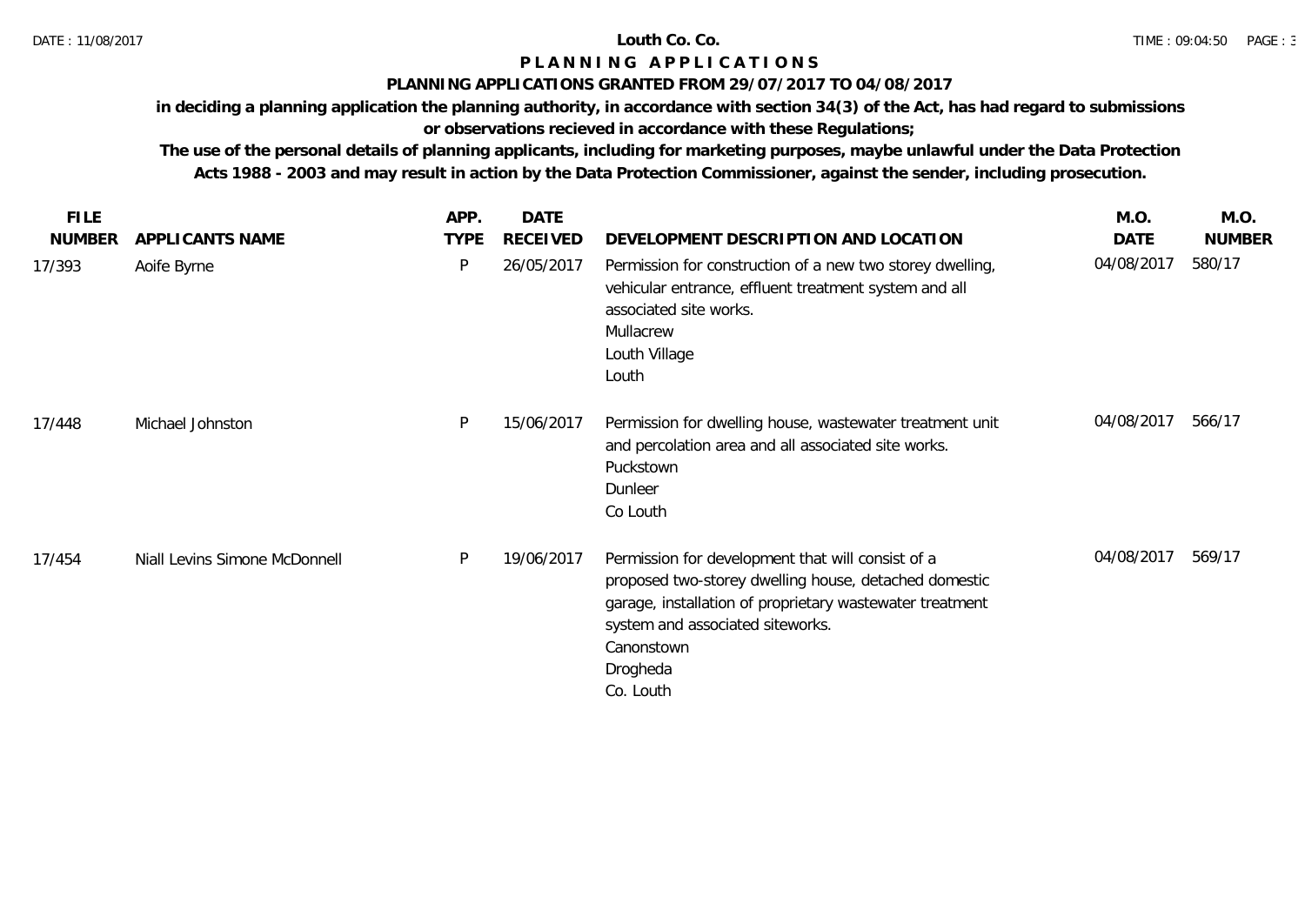## **PLANNING APPLICATIONS GRANTED FROM 29/07/2017 TO 04/08/2017**

**in deciding a planning application the planning authority, in accordance with section 34(3) of the Act, has had regard to submissions** 

# **or observations recieved in accordance with these Regulations;**

| <b>FILE</b>   |                          | APP.        | <b>DATE</b>     |                                                                                                                                                                                                                                                                         | M.O.       | M.O.          |
|---------------|--------------------------|-------------|-----------------|-------------------------------------------------------------------------------------------------------------------------------------------------------------------------------------------------------------------------------------------------------------------------|------------|---------------|
| <b>NUMBER</b> | APPLICANTS NAME          | <b>TYPE</b> | <b>RECEIVED</b> | DEVELOPMENT DESCRIPTION AND LOCATION                                                                                                                                                                                                                                    | DATE       | <b>NUMBER</b> |
| 17/455        | Anthony Bell             | R           | 19/06/2017      | Permission for retention on a development that will<br>consist of an attic conversion and side extension to an<br>existing dwelling house which includes 4no. velux<br>windows and associated site development works.<br>Newtown<br>Knockbridge<br>Dundalk<br>Co. Louth | 04/08/2017 | 573/17        |
| 17/458        | Ronan & Elaine McParland | P           | 19/06/2017      | Permission for development that consists of change of<br>house type and revisions to site boundaries to previously<br>approved applications under Planning Ref. No's 08/275<br>and 13/116 and all associated site works.<br>Mullatee<br>Carlingford<br>Co. Louth        | 04/08/2017 | 578/17        |
| 17/465        | Aidan & Leisa Harnett    | P           | 21/06/2017      | Permission for a first floor extension to side of existing<br>dwelling house and all associated site works.<br>35 Cypress Gardens<br>Bay Estate<br>Dundalk<br>Co. Louth                                                                                                 | 04/08/2017 | 572/17        |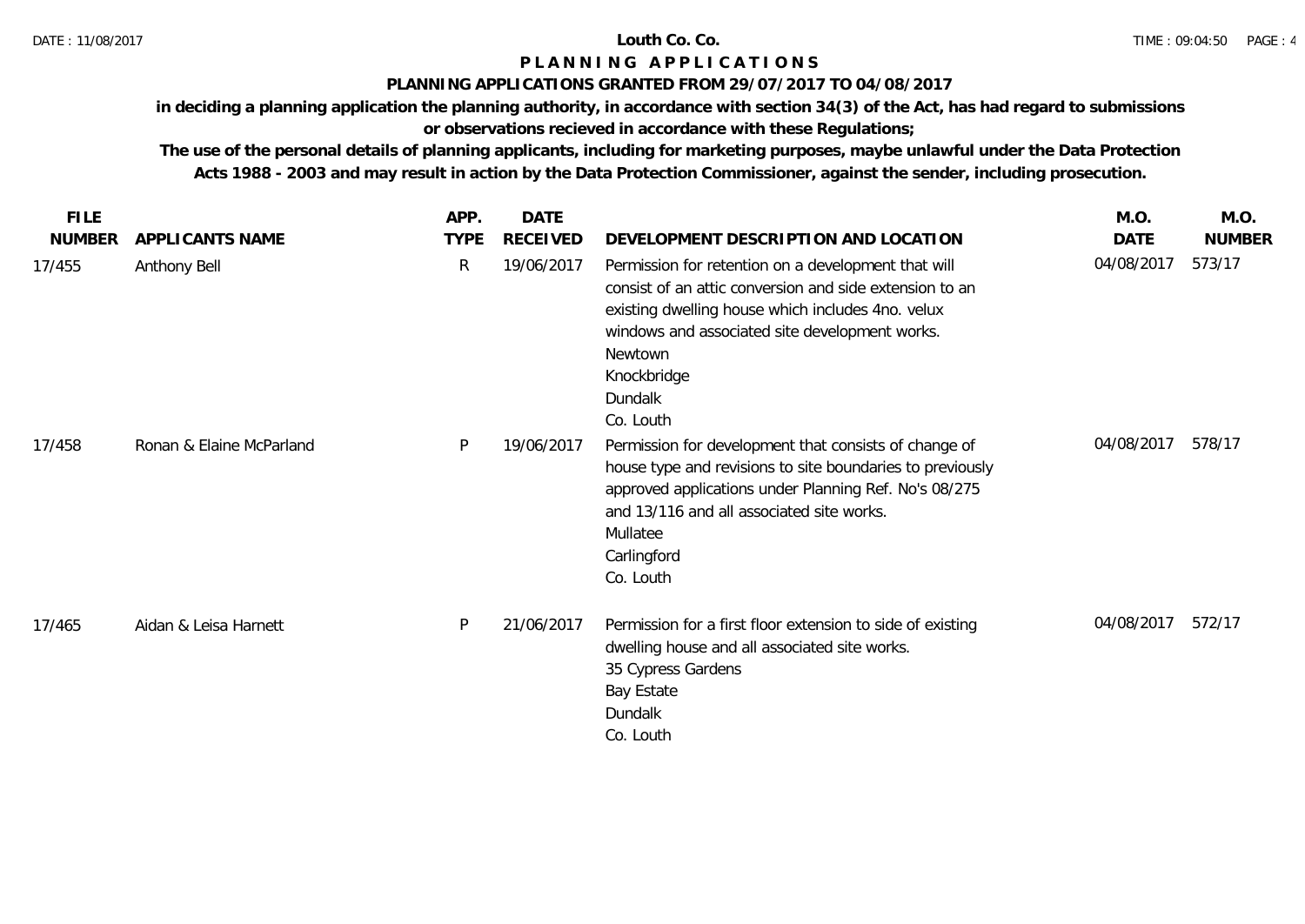## **PLANNING APPLICATIONS GRANTED FROM 29/07/2017 TO 04/08/2017**

**in deciding a planning application the planning authority, in accordance with section 34(3) of the Act, has had regard to submissions** 

# **or observations recieved in accordance with these Regulations;**

| <b>FILE</b>   |                                     | APP.        | DATE            |                                                                                                                                                                                                                                                      | M.O.        | M.O.          |
|---------------|-------------------------------------|-------------|-----------------|------------------------------------------------------------------------------------------------------------------------------------------------------------------------------------------------------------------------------------------------------|-------------|---------------|
| <b>NUMBER</b> | APPLICANTS NAME                     | <b>TYPE</b> | <b>RECEIVED</b> | DEVELOPMENT DESCRIPTION AND LOCATION                                                                                                                                                                                                                 | <b>DATE</b> | <b>NUMBER</b> |
| 17/466        | Douglas House Management<br>Company | P           | 21/06/2017      | Permission for erection of railing to existing wall and<br>installation of entrance gates to existing opening and all<br>associated site works.<br>Douglas House<br>Douglas Place<br>Francis Street/ Crowe Street<br>Dundalk, Co. Louth              | 04/08/2017  | 571/17        |
| 17/470        | Brendan Byrne                       | P           | 22/06/2017      | Permission for a special needs development at this site.<br>The development will consist of a single storey extension<br>to side of dwelling comprising a kitchen/dining room and<br>new entrance with ramp.<br>79 Newfield<br>Drogheda<br>Co. Louth | 04/08/2017  | 568/17        |
| 17/473        | Desmond Smyth                       | P           | 22/06/2017      | Permission for development for a single storey extension<br>to rear of existing house, internal alterations & all<br>associated works.<br>23 Cypress Gardens<br>Bay Estate<br>Dundalk<br>Co. Louth                                                   | 04/08/2017  | 570/17        |